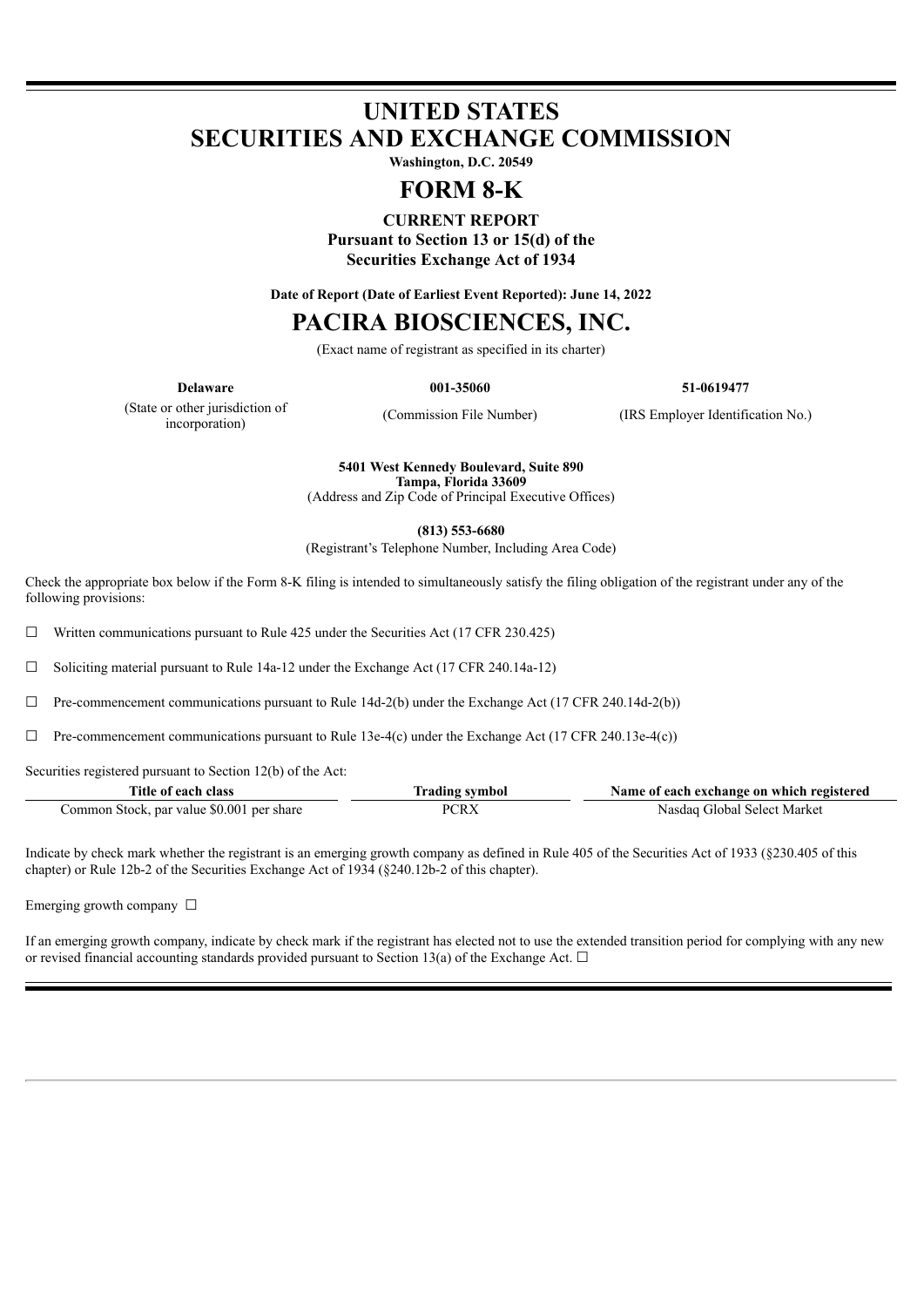#### **Item 2.02. Results of Operations and Financial Condition.**

On June 14, 2022, Pacira BioSciences, Inc. issued a press release announcing its preliminary unaudited revenue for the month ended May 31, 2022. The full text of the press release is furnished as Exhibit 99.1 to this Current Report on Form 8-K.

The information in this Item 2.02 and Exhibit 99.1 attached hereto shall not be deemed "filed" for purposes of Section 18 of the Securities Exchange Act of 1934, as amended (the "Exchange Act"), or otherwise subject to the liabilities of that section, nor shall it be deemed incorporated by reference in any filing under the Securities Act of 1933, as amended, or the Exchange Act, except as expressly set forth by specific reference in such a filing.

#### **Item 9.01. Financial Statements and Exhibits.**

| Exhibit<br><b>Number</b> | <b>Description</b>                                          |
|--------------------------|-------------------------------------------------------------|
| 99.1                     | Press Release dated June 14, 2022.                          |
| 104                      | Cover Page Interactive Data File (Formatted as Inline XBRL) |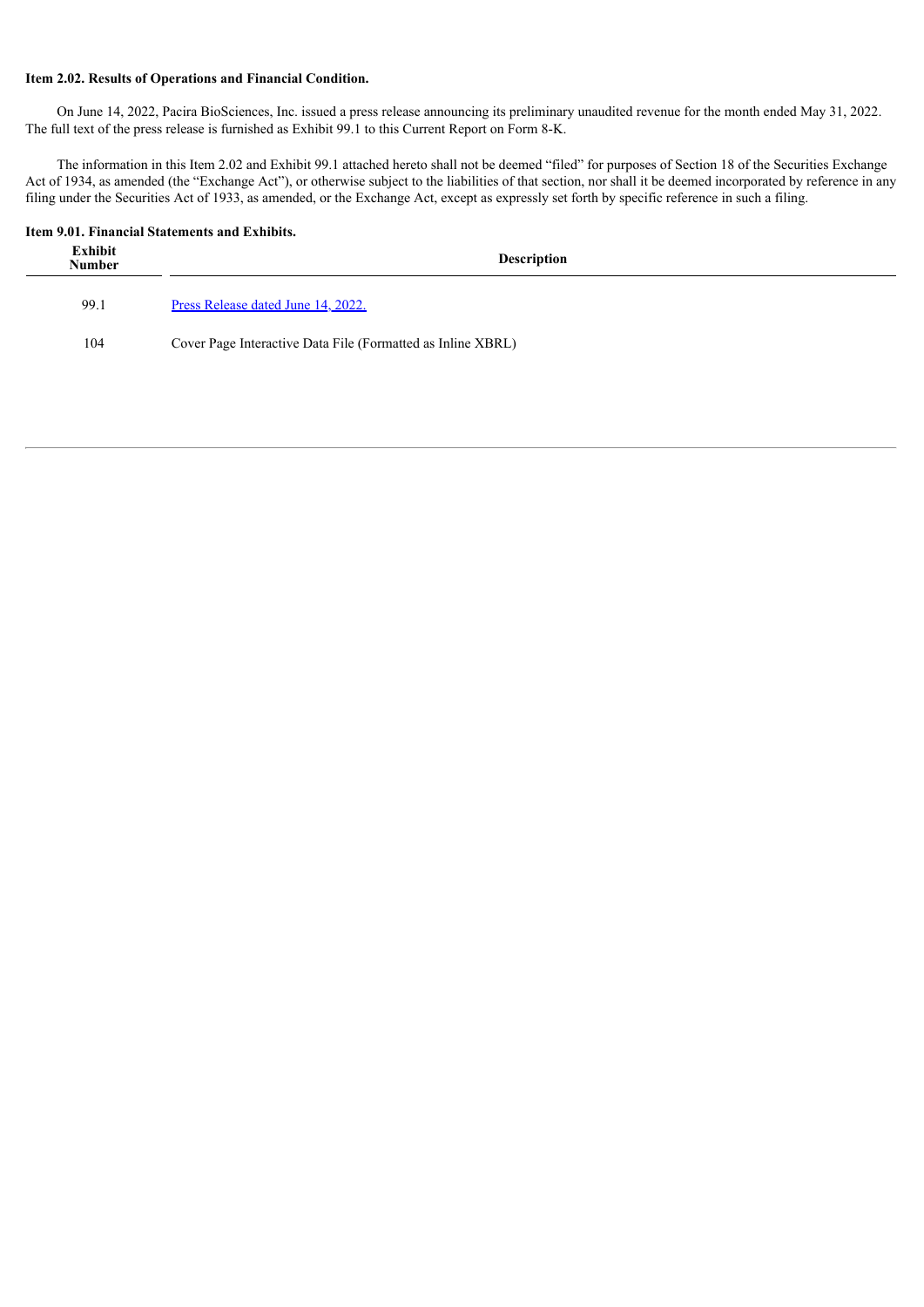#### **SIGNATURE**

Pursuant to the requirements of the Securities Exchange Act of 1934, the registrant has caused this report to be signed on its behalf by the undersigned hereunto duly authorized.

#### **PACIRA BIOSCIENCES, INC. (REGISTRANT)**

Dated: June 14, 2022 **By:** */s/* **KRISTEN WILLIAMS** 

Kristen Williams *Chief Administrative Of icer and Secretary*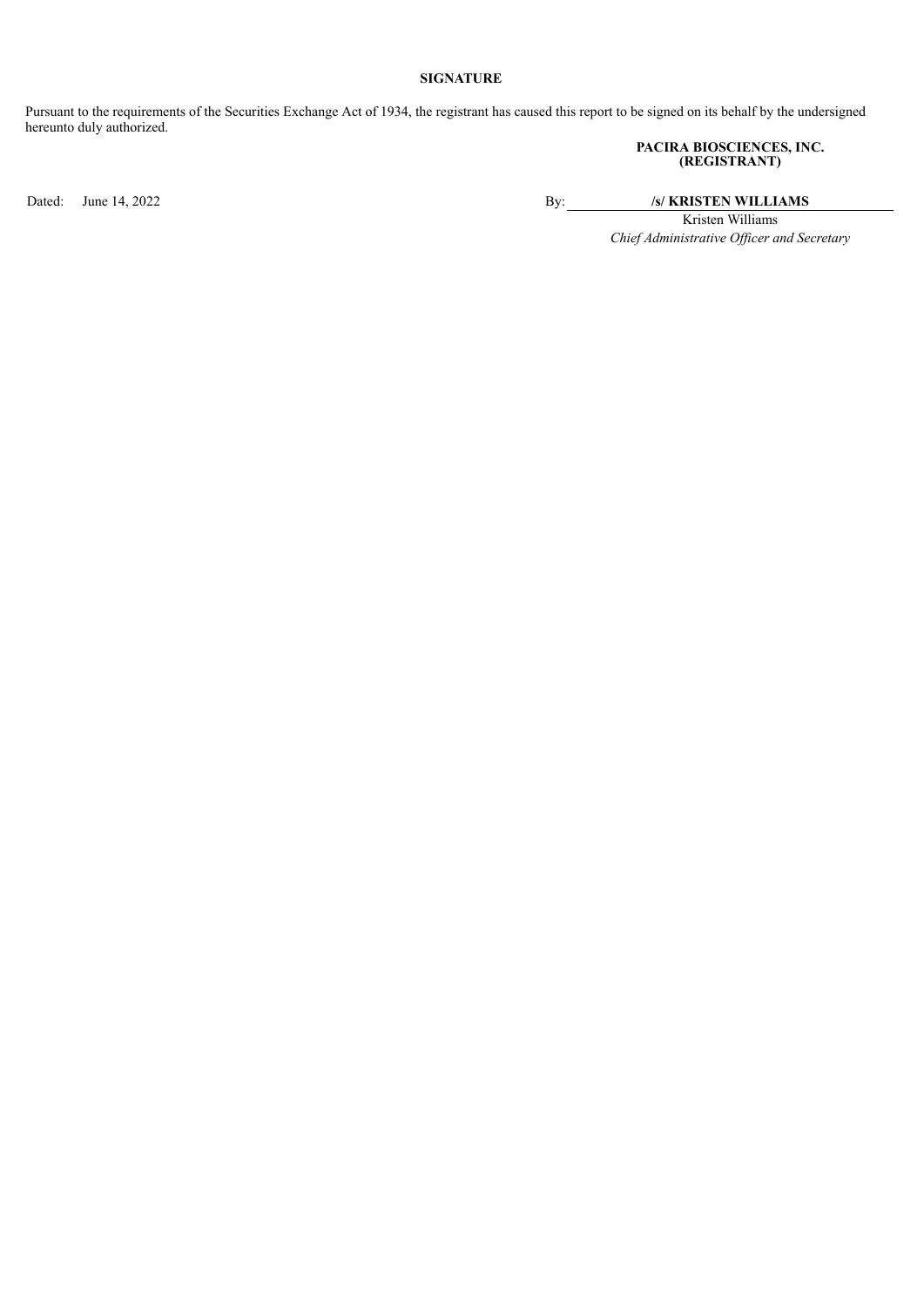<span id="page-3-0"></span>

## **FOR IMMEDIATE RELEASE**

**NEWS RELEASE**

### **Pacira BioSciences Reports Preliminary Net Product Sales for EXPAREL and iovera**° **of \$46.0 Million for May 2022**

– EXPAREL average daily sales for May 2022 were 104 percent of May 2021 –

**TAMPA, FL, June 14, 2022** - Pacira BioSciences, Inc. (Nasdaq: PCRX), the industry leader in its commitment to non-opioid pain management and regenerative health solutions, today reported preliminary unaudited net product sales for EXPAREL® (bupivacaine liposome injectable suspension) and iovera° for the month of May 2022. EXPAREL net product sales were \$44.9 million, compared with \$41.2 million for May 2021. The company also reports average daily growth rates for EXPAREL to account for differences in the number of selling days per reporting period. EXPAREL average daily sales for the month of May 2022 were 104 percent of May 2021. The number of EXPAREL selling days were 22 in May 2022 and 21 in May 2021. Net product sales of iovera° were \$1.1 million for the month of May 2022, compared with \$1.0 million for May 2021.

"EXPAREL utilization continues to expand and support the market's transition to outpatient sites of care. Importantly, EXPAREL is consistently and significantly outperforming the elective surgery market's recovery, which is facing pockets of persistent pandemic-related disruptions and labor shortages," said Dave Stack, chairman and chief executive officer of Pacira BioSciences. "In addition, ZILRETTA is performing well, with a steady increase in new users and more than 220 accounts added year-to-date. For iovera°, the broad rollout of our Generation-2 device is now underway, and we expect the product to return to more robust year-over-year growth later this year."

"Our state-of-the-art training facility in Tampa continues to broaden interest in all three products and accommodates the market's growing demand for best-practice education around regional blocks.

With the established growth and long-term potential of our product portfolio, we remain highly confident in our outlook for strong revenue and earnings growth as we further cement our leadership position in non-opioid pain management," continued Mr. Stack.

Since early 2020, the company's revenues have been impacted by COVID-19 and pandemic-related challenges that included the significant postponement or suspension in the scheduling of elective surgical procedures due to public health guidance and government directives. While the degree of impact has diminished during the course of the pandemic due to the introduction of vaccines and the lessening of elective surgery restrictions, certain pandemic-related operational challenges persist. It remains unclear how long it will take the elective surgery market to normalize or if restrictions on elective procedures will recur due to future COVID-19 variants or otherwise.

The company is not providing 2022 revenue or gross margin guidance at this time given the continued uncertainty around COVID-19 and the pace of recovery for the elective surgery market. To provide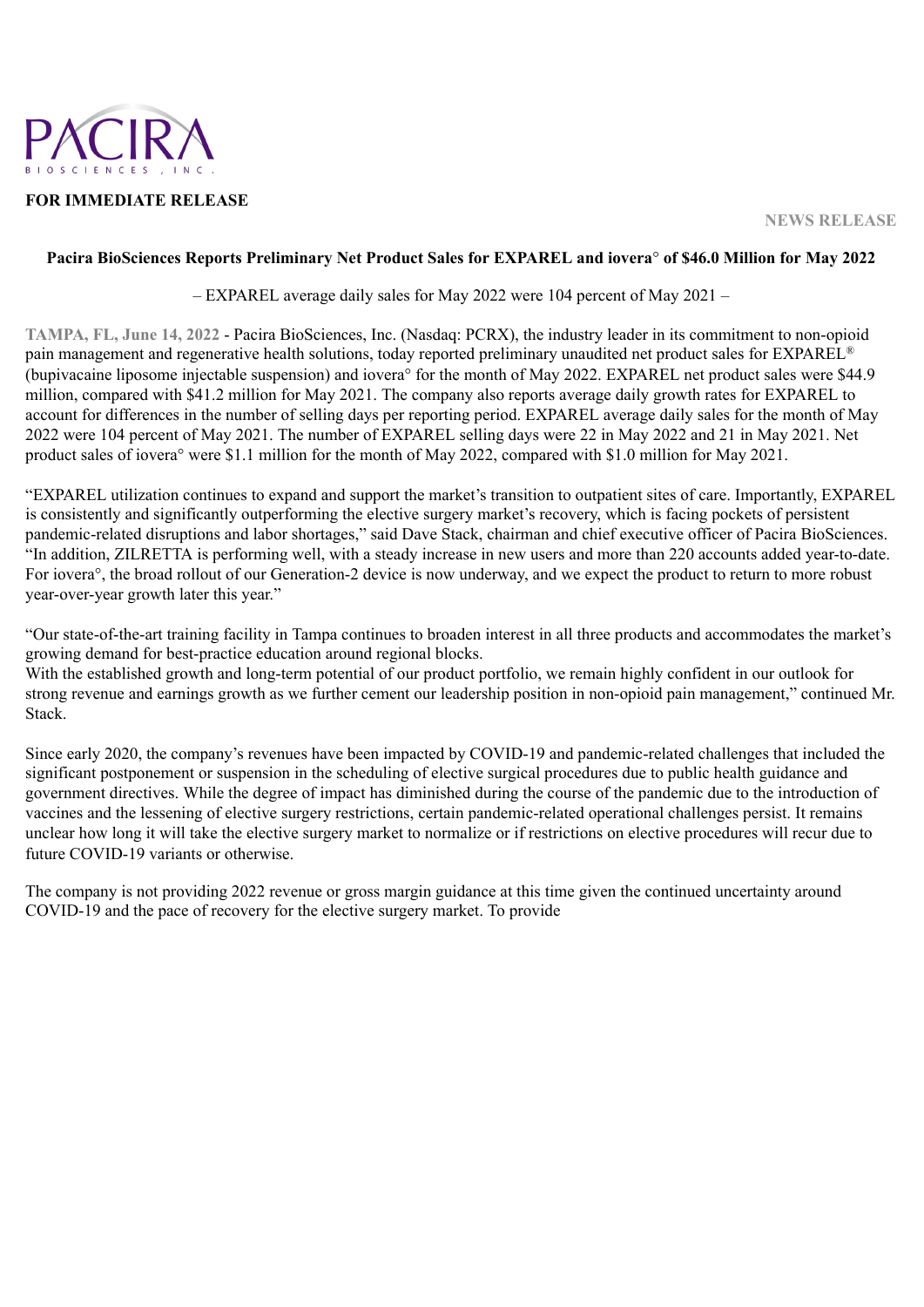greater transparency, the company is reporting monthly intra-quarter unaudited net product sales for EXPAREL and iovera° until it has gained enough visibility around the impacts of COVID-19. The company is also providing weekly EXPAREL utilization and elective surgery data within its investor presentation, which is accessible at investor.pacira.com. Pacira is currently not reporting preliminary monthly ZILRETTA net product sales as the required adjustments for certain product rebate programs are calculated after the end of the quarter. Pacira completed its acquisition of Flexion Therapeutics on November 19, 2021, which added ZILRETTA® (triamcinolone acetonide extended-release injectable suspension) to its commercial offering.

The financial information included in this press release is preliminary, unaudited, and subject to adjustment. It does not present all information necessary for an understanding of the company's financial results for the second quarter or full year 2022.

### **About Pacira**

Pacira BioSciences, Inc. (Nasdaq: PCRX) is committed to providing a non-opioid option to as many patients as possible to redefine the role of opioids as rescue therapy only. The company is also developing innovative interventions to address debilitating conditions involving the sympathetic nervous system, such as cardiac electrical storm, chronic pain, and spasticity. Pacira has three commercial-stage non-opioid treatments: EXPAREL® (bupivacaine liposome injectable suspension), a longacting local analgesic currently approved for infiltration, fascial plane block, and as an interscalene brachial plexus nerve block for postsurgical pain management; ZILRETTA® (triamcinolone acetonide extended-release injectable suspension), an extendedrelease, intra-articular injection indicated for the management of osteoarthritis knee pain; and iovera<sup>o®</sup>, a novel, handheld device for delivering immediate, long-acting, drug-free pain control using precise, controlled doses of cold temperature to a targeted nerve. To learn more about Pacira, including the corporate mission to reduce overreliance on opioids, visit www.pacira.com.

### **About EXPAREL ®**

EXPAREL (bupivacaine liposome injectable suspension) is indicated in patients 6 years of age and older for single-dose infiltration to produce postsurgical local analgesia, and in adults as an interscalene brachial plexus nerve block to produce postsurgical regional analgesia. Safety and efficacy have not been established in other nerve blocks. The product combines bupivacaine with multivesicular liposomes, a proven product delivery technology that delivers medication over a desired time period. EXPAREL represents the first and only multivesicular liposome local anesthetic that can be utilized in the peri- or postsurgical setting. By utilizing the multivesicular liposome platform, a single dose of EXPAREL delivers bupivacaine over time, providing significant reductions in cumulative pain scores with up to a 78 percent decrease in opioid consumption; the clinical benefit of the opioid reduction was not demonstrated. Additional information is available at www.EXPAREL.com.

### **Important Safety Information about EXPAREL for Patients**

EXPAREL should not be used in obstetrical paracervical block anesthesia. In studies in adults where EXPAREL was injected into a wound, the most common side effects were nausea, constipation, and vomiting. In studies in adults where EXPAREL was injected near a nerve, the most common side effects were nausea, fever, and constipation. In the study where EXPAREL was given to children, the most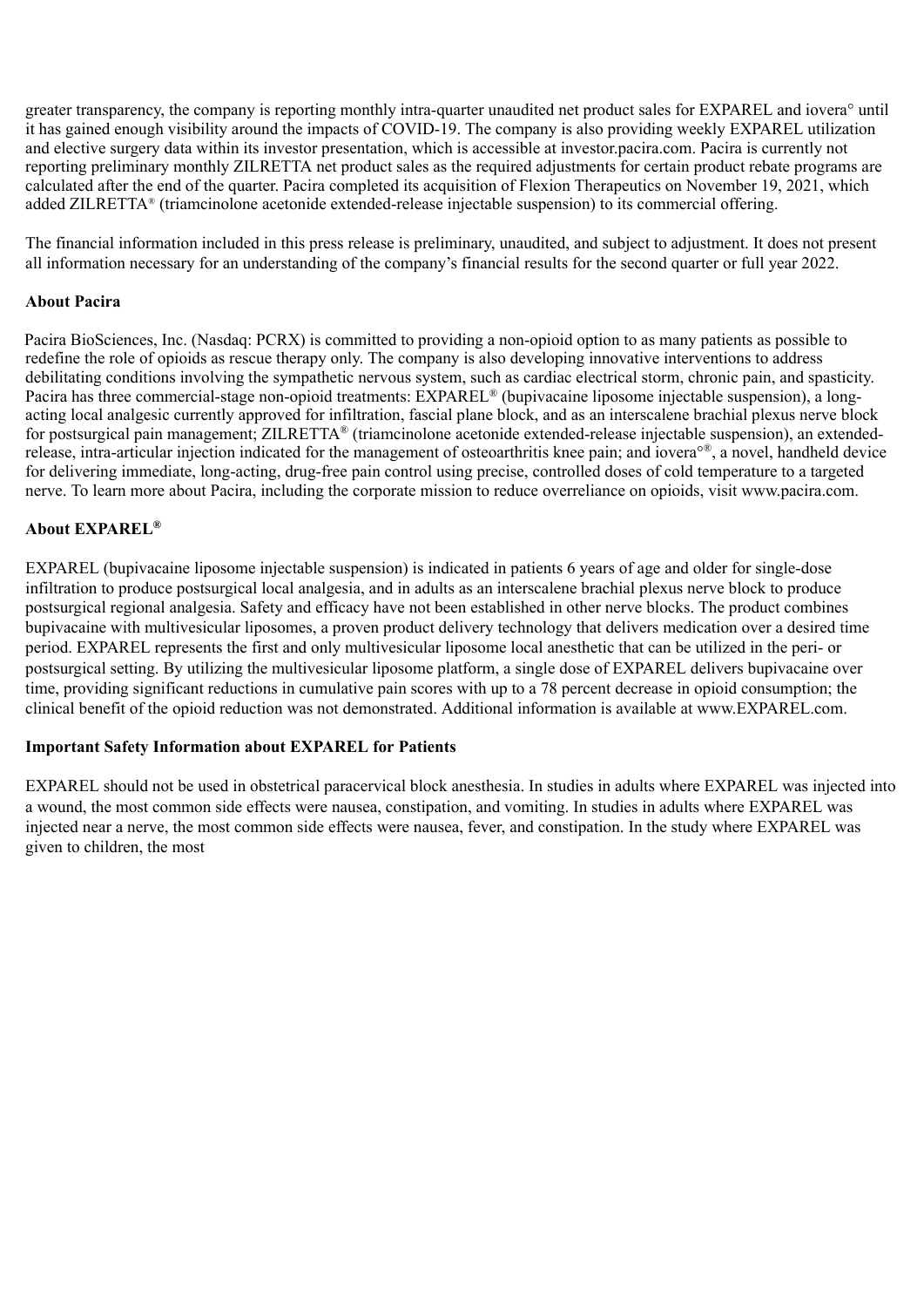common side effects were nausea, vomiting, constipation, low blood pressure, low number of red blood cells, muscle twitching, blurred vision, itching, and rapid heartbeat. EXPAREL can cause a temporary loss of feeling and/or loss of muscle movement. How much and how long the loss of feeling and/or muscle movement depends on where and how much of EXPAREL was injected and may last for up to 5 days. EXPAREL is not recommended to be used in patients younger than 6 years old for injection into the wound, for patients younger than 18 years old for injection near a nerve, and/or in pregnant women. Tell your health care provider if you or your child has liver disease, since this may affect how the active ingredient (bupivacaine) in EXPAREL is eliminated from the body. EXPAREL should not be injected into the spine, joints, or veins. The active ingredient in EXPAREL can affect the nervous system and the cardiovascular system; may cause an allergic reaction; may cause damage if injected into the joints; and can cause a rare blood disorder.

# **About ZILRETTA ®**

On October 6, 2017, ZILRETTA (triamcinolone acetonide extended-release injectable suspension) was approved by the U.S. Food and Drug Administration as the first and only extended-release intra-articular therapy for patients confronting osteoarthritis (OA)- related knee pain. ZILRETTA employs proprietary microsphere technology combining triamcinolone acetonide—a commonly administered, short-acting corticosteroid—with a poly lactic-co-glycolic acid (PLGA) matrix to provide extended pain relief. The pivotal Phase 3 trial on which the approval of ZILRETTA was based showed that ZILRETTA significantly reduced OA knee pain for 12 weeks, with some people experiencing pain relief through Week 16. Learn more at www.zilretta.com.

## **Indication and Select Important Safety Information for ZILRETTA**

**Indication:** ZILRETTA is indicated as an intra-articular injection for the management of OA pain of the knee. Limitation of Use: The efficacy and safety of repeat administration of ZILRETTA have not been demonstrated.

**Contraindication:** ZILRETTA is contraindicated in patients who are hypersensitive to triamcinolone acetonide, corticosteroids or any components of the product.

## **Warnings and Precautions:**

- **Intra-articular Use Only:** ZILRETTA has not been evaluated and should not be administered by epidural, intrathecal, intravenous, intraocular, intramuscular, intradermal, or subcutaneous routes. ZILRETTA should not be considered safe for epidural or intrathecal administration.
- **Serious Neurologic Adverse Reactions with Epidural and Intrathecal Administration:** Serious neurologic events have been reported following epidural or intrathecal corticosteroid administration. Corticosteroids are not approved for this use.
- **Hypersensitivity reactions:** Serious reactions have been reported with triamcinolone acetonide injection. Institute appropriate care if an anaphylactic reaction occurs.
- **Joint infection and damage:** A marked increase in joint pain, joint swelling, restricted motion, fever and malaise may suggest septic arthritis. If this occurs, conduct appropriate evaluation and if confirmed, institute appropriate antimicrobial treatment.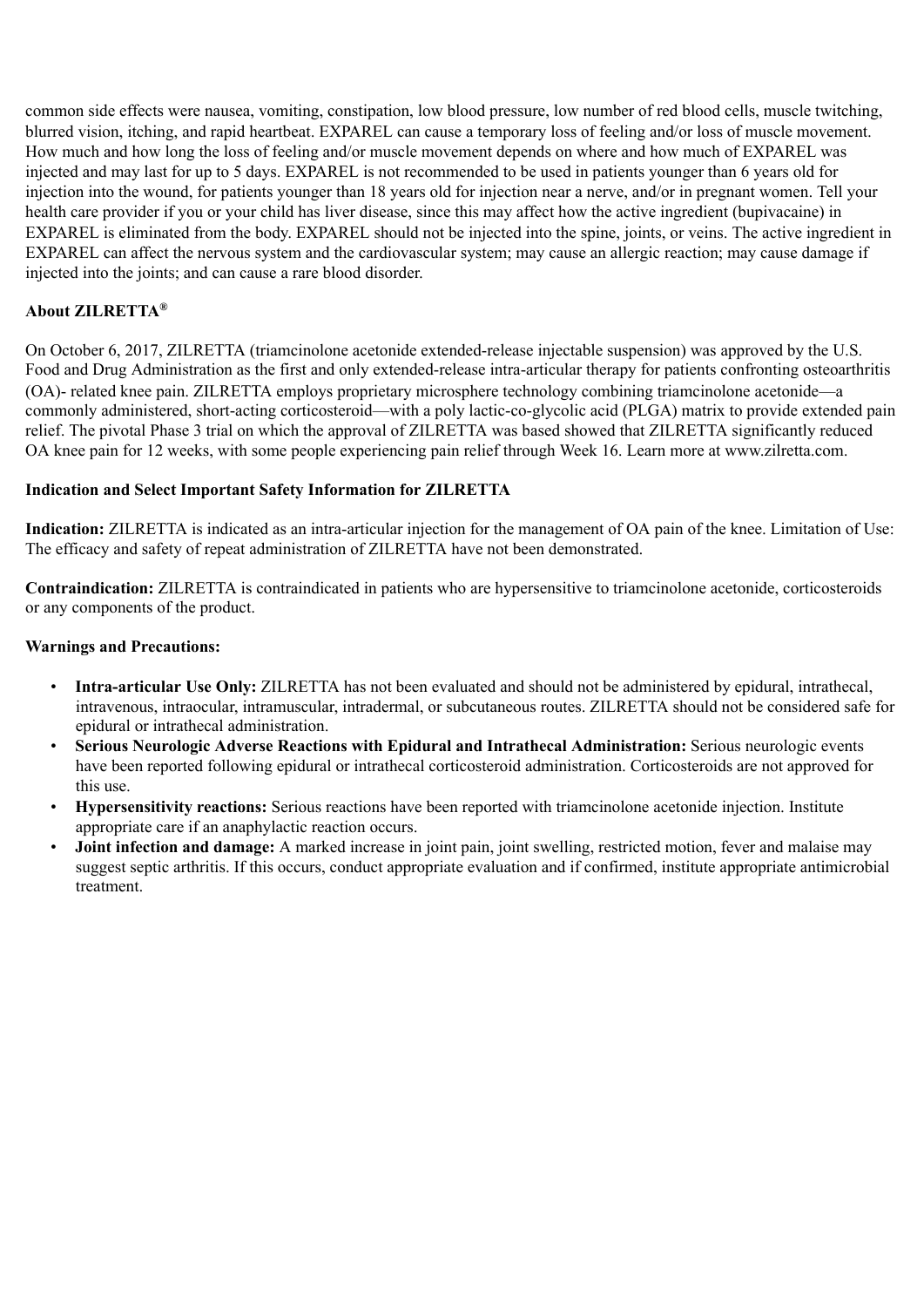**Adverse Reactions:** The most commonly reported adverse reactions (incidence ≥1%) in clinical studies included sinusitis, cough, and contusions.

# **Please see ZILRETTALabel.com for full Prescribing Information.**

# **About iovera° ®**

The iovera° system uses the body's natural response to cold to treat peripheral nerves and immediately reduce pain without the use of drugs. Treated nerves are temporarily stopped from sending pain signals for a period of time, followed by a restoration of function. Treatment with iovera° treatment works by applying targeted cold to a peripheral nerve. A precise cold zone is formed under the skin that is cold enough to immediately prevent the nerve from sending pain signals without causing damage to surrounding structures. The effect on the nerve is temporary, providing pain relief until the nerve regenerates and function is restored. Treatment with iovera° does not include injection of any substance, opioid, or any other drug. The effect is immediate and can last up to 90 days. The iovera° system is not indicated for treatment of central nervous system tissue. Additional information is available at www.iovera.com.

# **Important Safety Information for iovera° ®**

The iovera° system is contraindicated for use in patients with the following: Cryoglobulinemia; Paroxysmal cold hemoglobinuria; cold urticaria; Raynaud's disease; open and/or infected wounds at or near the treatment line. Potential complications: As with any surgical treatment that uses needle-based therapy, there is potential for temporary site-specific reactions, including but not limited to: bruising (ecchymosis); swelling (edema); inflammation and/or redness (erythema); pain and/or tenderness; altered sensation (localized dysesthesia). Typically, these reactions resolve with no physician intervention. Patients may help the healing process by applying ice packs to the affected sites, and by taking over-the-counter analgesics.

## **Forward-Looking Statements**

*Any statements in this press release about Pacira's future expectations, plans, trends, outlook, projections and prospects, and other statements containing the words "believes," "anticipates," "plans," "estimates," "expects," "intends," "may," "will," "would," "could," "can" and similar expressions, constitute forward-looking statements within the meaning of the Private Securities Litigation Reform Act of 1995. These forward-looking statements include, without limitation, statements related to the acquisition of Flexion Therapeutics, Inc. and the costs and benefits thereof, our growth and future operating results and trends, our strategy, plans, objectives, expectations (financial or otherwise) and intentions, future financial results and growth potential, anticipated product portfolio, development programs, strategic alliances, patent terms and intellectual property and other statements that are not historical facts. For this purpose, any statement that is not a statement of historical fact should be considered a forward-looking statement. We cannot assure you that our estimates, assumptions and expectations will prove to have been correct. Actual results may differ materially from these indicated by such forward-looking statements as a result of various important factors, including risks relating to, among others: risks associated with acquisitions, such as the risk that the businesses*